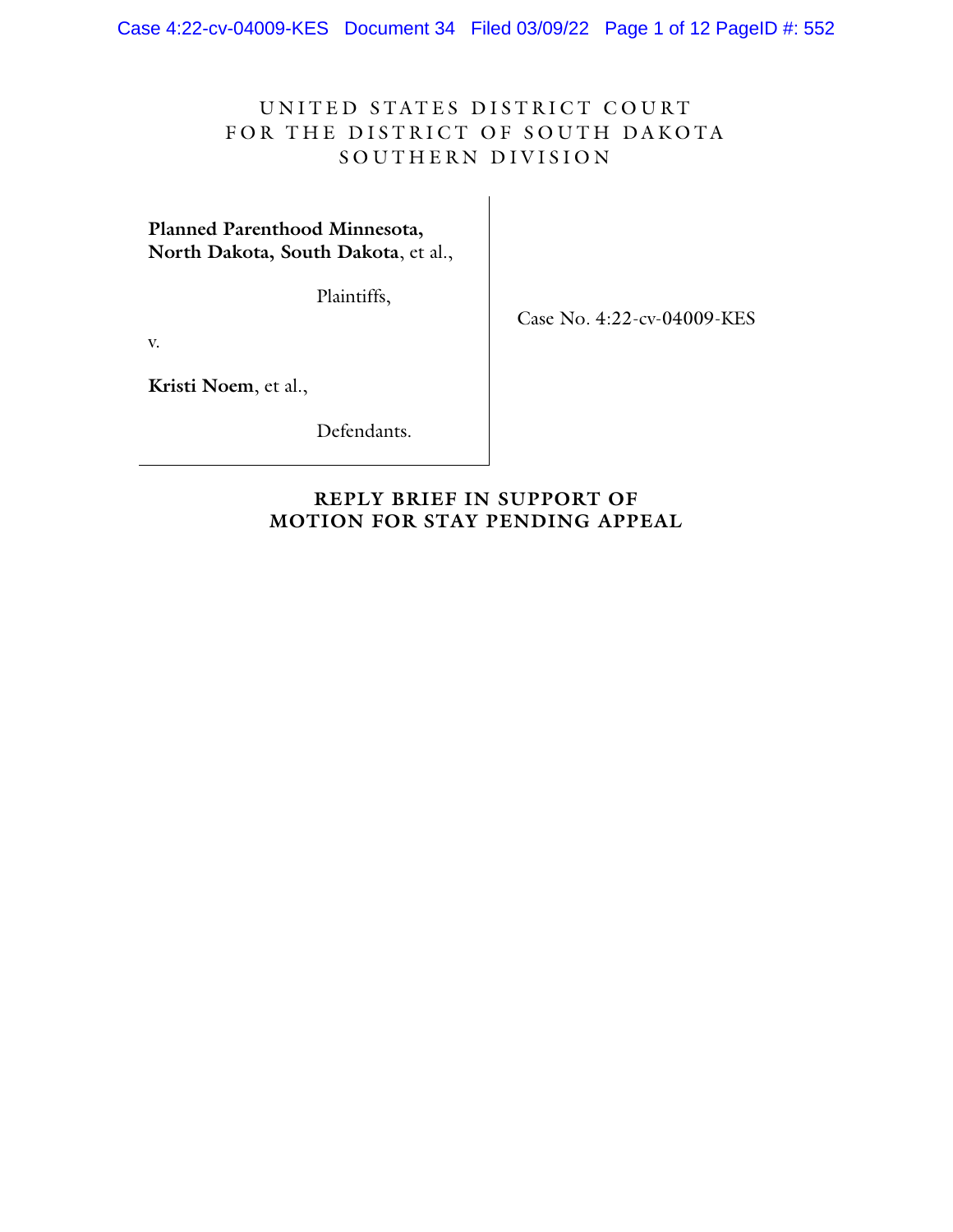# **TABLE OF CONTENTS**

| II. The Rule does not impose a substantial obstacle on a large fraction of |  |
|----------------------------------------------------------------------------|--|
|                                                                            |  |
|                                                                            |  |
|                                                                            |  |
|                                                                            |  |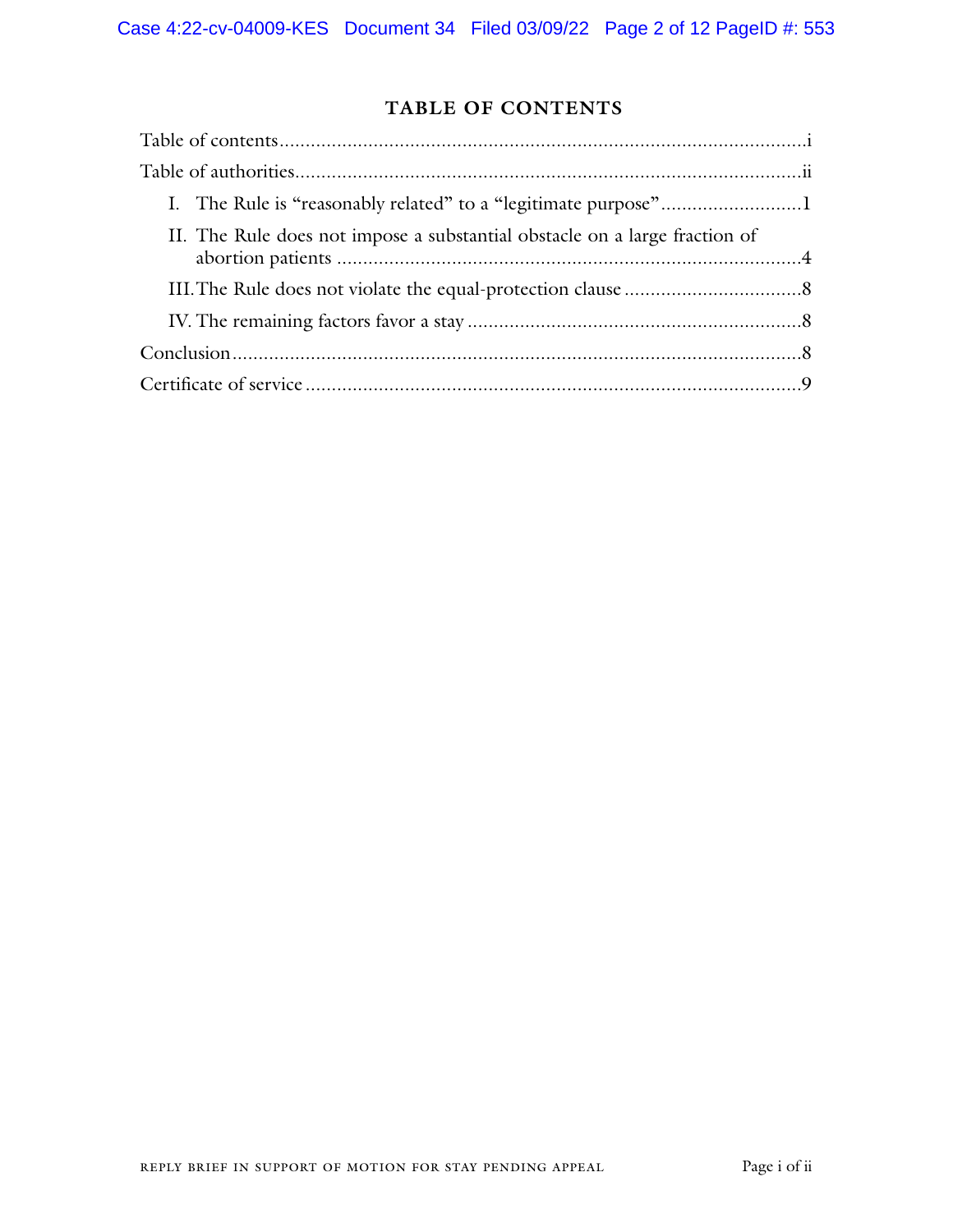**Cases**

# **TABLE OF AUTHORITIES**

| Box v. Planned Parenthood of Indiana & Kentucky, Inc.,               |  |
|----------------------------------------------------------------------|--|
| EMW Women's Surgical Center, P.S.C. v. Friedlander,                  |  |
| June Medical Services LLC v. Russo,                                  |  |
| Planned Parenthood Minnesota, North Dakota, South Dakota v.          |  |
| Planned Parenthood of Arkansas & Eastern Oklahoma v. Jegley,         |  |
| Planned Parenthood of Southeastern Pa. v. Casey,                     |  |
| Steffan v. Perry,                                                    |  |
| Trump v. Hawaii,                                                     |  |
| Washington State Grange v. Washington State Republican Party,        |  |
| Whole Woman's Health v. Hellerstedt,                                 |  |
| <b>Other Authorities</b>                                             |  |
| Pam Belluck, America's Abortion Rate Has Dropped to Its Lowest Ever, |  |
|                                                                      |  |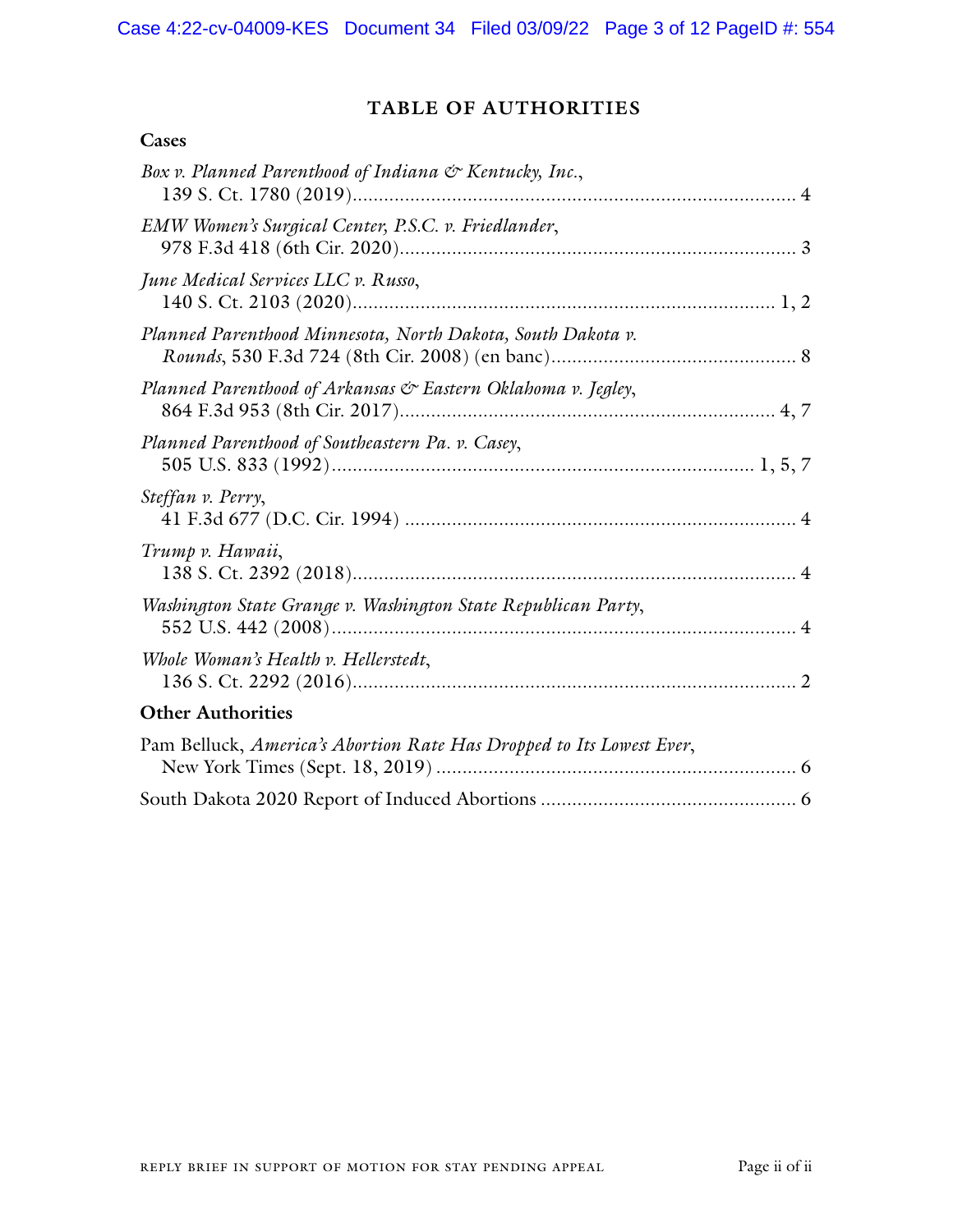The Court should not have found the Rule facially unconstitutional or enjoined its enforcement across the board, and nothing in the plaintiffs' brief comes close to justifying the facial relief that they insisted upon. The defendants have made a strong showing of likely success on appeal, and the Court should stay its preliminary injunction.

## **I. The Rule Is "Reasonably Related" To A "Legitimate Purpose"**

The parties agree that Chief Justice Roberts's concurrence in *June Medical* supplies the governing standard. *See June Medical Services LLC v. Russo*, 140 S. Ct. 2103, 2135 (2020) (Roberts, C.J., concurring in the judgment) ("Under *Casey*, abortion regulations are valid so long as they do not pose a substantial obstacle and meet the threshold requirement of being 'reasonably related' to a 'legitimate purpose.'" (quoting *Planned Parenthood of Southeastern Pa. v. Casey*, 505 U.S. 833, 878, 882 (1992) (joint opinion)). But the plaintiffs insist that the "threshold" requirement of being "reasonably related to a legitimate purpose" imposes a standard more stringent than rational-basis review—although they never explain what, exactly, this "form of heightened scrutiny"<sup>1</sup> entails. None of the plaintiffs' arguments have merit.

The plaintiffs begin by observing that the Supreme Court has "never applied" the rational-basis test to an abortion regulation. Opp. at 3–4. But the defendants are not claiming that abortion regulations must be upheld whenever they survive rationalbasis review. The issue is what is needed to satisfy the "*threshold* requirement" described in Chief Justice Roberts's *June Medical* concurrence—*before* the Court goes on to consider whether the abortion restriction imposes a "substantial obstacle." No one is claiming that rational-basis review is the exclusive test for courts to apply when assessing the constitutionality of abortion restrictions—and the defendants assuredly agree with the plaintiffs' claim that "some form of heightened scrutiny applies." Opp.

<sup>1.</sup> Opp. at 4.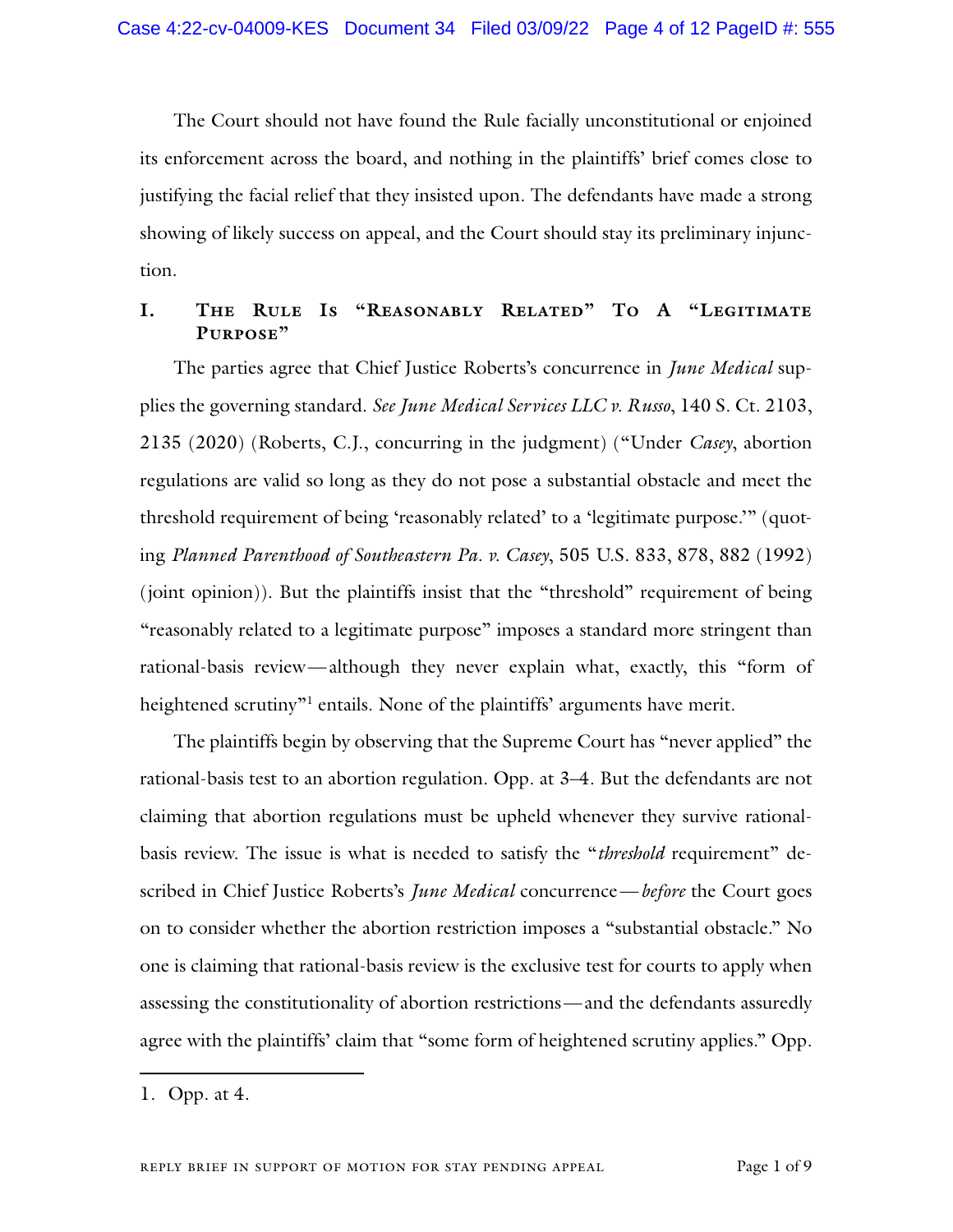at 4. The defendants are claiming only that rational-basis review applies at the *threshold* stage of the undue-burden inquiry.

The plaintiffs also cite *Whole Woman's Health v. Hellerstedt*, 136 S. Ct. 2292 (2016), which rebuked the Fifth Circuit for applying the version of the "undue-burden test" that Chief Justice Roberts later adopted in his *June Medical* concurrence and insisted that courts must "balance" the medical benefits of an abortion regulation against the burdens that it imposes. *See id.* at 2309. The plaintiffs are certainly correct to observe that *Hellerstedt* rejected the Fifth Circuit's interpretation of the undueburden test, which considered only whether an abortion law has a rational basis and imposes substantial obstacle to abortion access. *See id.* But this portion of *Hellerstedt* was repudiated in Chief Justice Roberts's *June Medical* concurrence, which rejected *Hellerstedt*'s "balancing" and adopted the Fifth Circuit's approach to the undueburden standard. *See June Medical*, 140 S. Ct. at 2135 (Roberts, C.J., concurring in the judgment) ("Nothing about *Casey* suggested that a weighing of costs and benefits of an abortion regulation was a job for the courts."). The plaintiffs want to pretend that *Hellerstedt*'s reasoning remains good law because Chief Justice Roberts said that "[w]e should respect the statement in [*Hellerstedt*] that it was applying the undue burden standard of *Casey*." Opp. at 4 (quoting *June Medical*, 140 S. Ct. at 2138 (Roberts, C.J., concurring in the judgment). But the Chief Justice made clear that he was preserving only the outcome in *Hellerstedt*, and the reasoning of the opinion. *See June Medical*, 140 S. Ct. at 2139 (Roberts, C.J., concurring in the judgment) ("In this case, *Casey*'s requirement of finding a substantial obstacle before invalidating an abortion regulation is therefore a sufficient basis for the decision, as it was in [*Hellerstedt*].").

The plaintiffs note that Chief Justice Roberts observed that *Casey* had discussed the "benefits" of an abortion regulation when considering the "threshold requirement" of having a "reasonable relation" to a "legitimate purpose." Opp. at 4 (quoting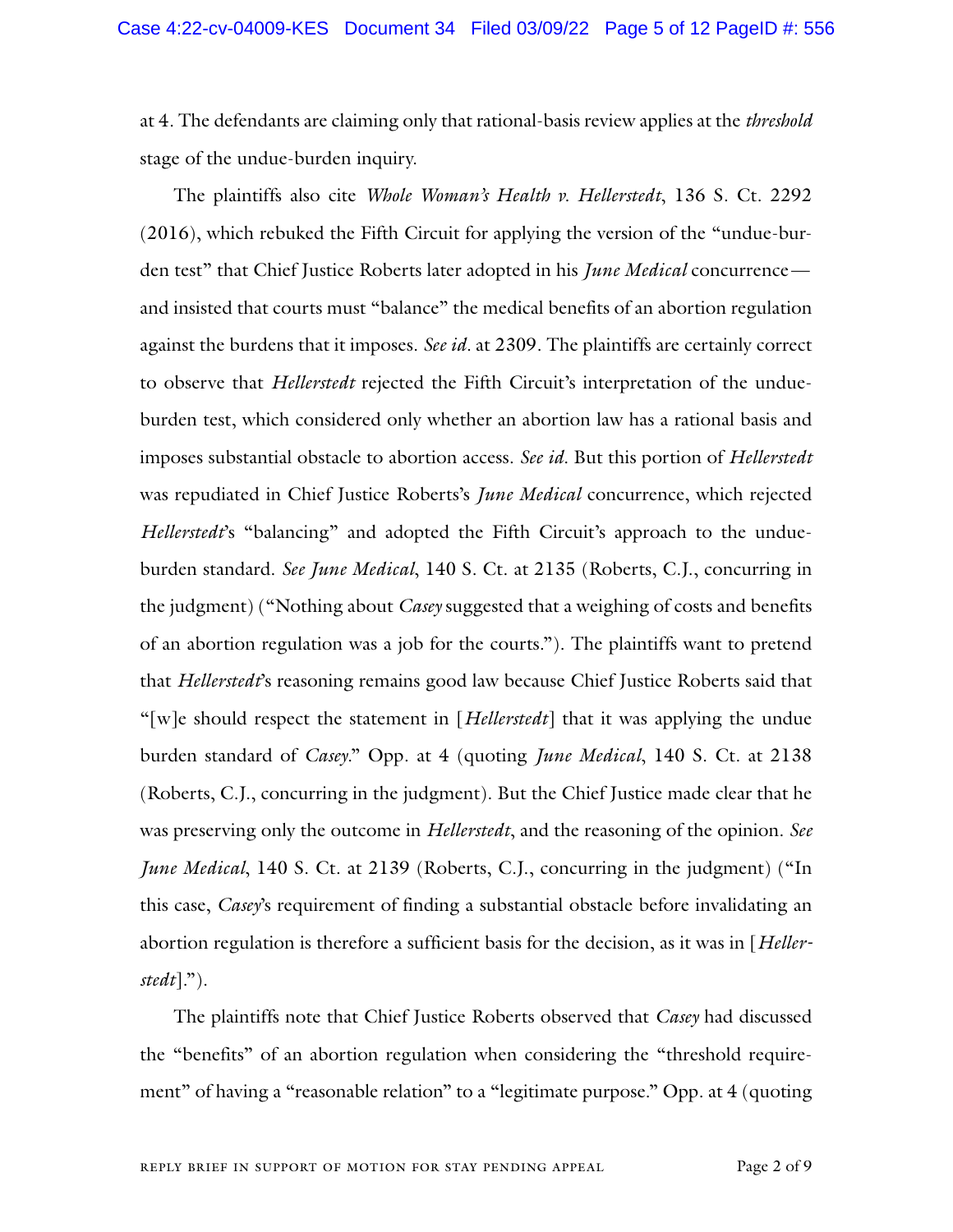*June Medical*, 140 S. Ct. at 2138 (Roberts, C.J., concurring in the judgment)). But that proves nothing. Rational-basis review allows a court to consider the benefits of an abortion regulation, and nothing in *Casey* nor Chief Justice Roberts's *June Medical* concurrence indicates that the Court was applying some variant of heightened scrutiny at the "threshold" stage.

Most damaging of all is the plaintiffs' failure to cite *any* case—from *any* court that has equated "reasonably related" to a "legitimate purpose" with anything other than rational-basis review. The plaintiffs do not contest or rebut the cases cited in our motion that treat these standards as synonymous—and many of those cases are binding on this panel. *See* Mot. to Stay at 3 ("[T]he Supreme Court and the Eighth Circuit have repeatedly equated the so-called "reasonable relation" test with rational-basis review."); *id.* at 3–4 (citing authorities). The plaintiffs acknowledge that *EMW Women's Surgical Center, P.S.C. v. Friedlander*, 978 F.3d 418, 433 (6th Cir. 2020), supports our interpretation of Chief Justice Roberts's *June Medical* concurrence, although they claim that this ruling is "wrongly decided." Opp. at 5 n.6. But the plaintiffs must overcome more than *Friedlander*; they must also overcome the cases outside the abortion context that equate "reasonably related" to a "legitimate purpose" with rational-basis review. They have not made any attempt to do so.

As a fallback, the plaintiffs argue that the Rule fails rational-basis review—even though the defendants' expert presented unrebutted claims that the Rule can improve patient safety by allowing the physician to determine: (1) whether the patient has already aborted before receiving misoprostol; (2) whether the patient is experiencing complications from the first drug (mifeprex); and (3) whether the patient needs pain control before taking misoprostol. *See* Harrison Decl., ECF No. 19-2, at ¶¶ 31–34. The plaintiffs complain that the Rule does not explicitly require a physician to take these steps before dispending misoprostol, but the Rule still provides the opportunity for the physician to check for these conditions—as well as the opportunity for the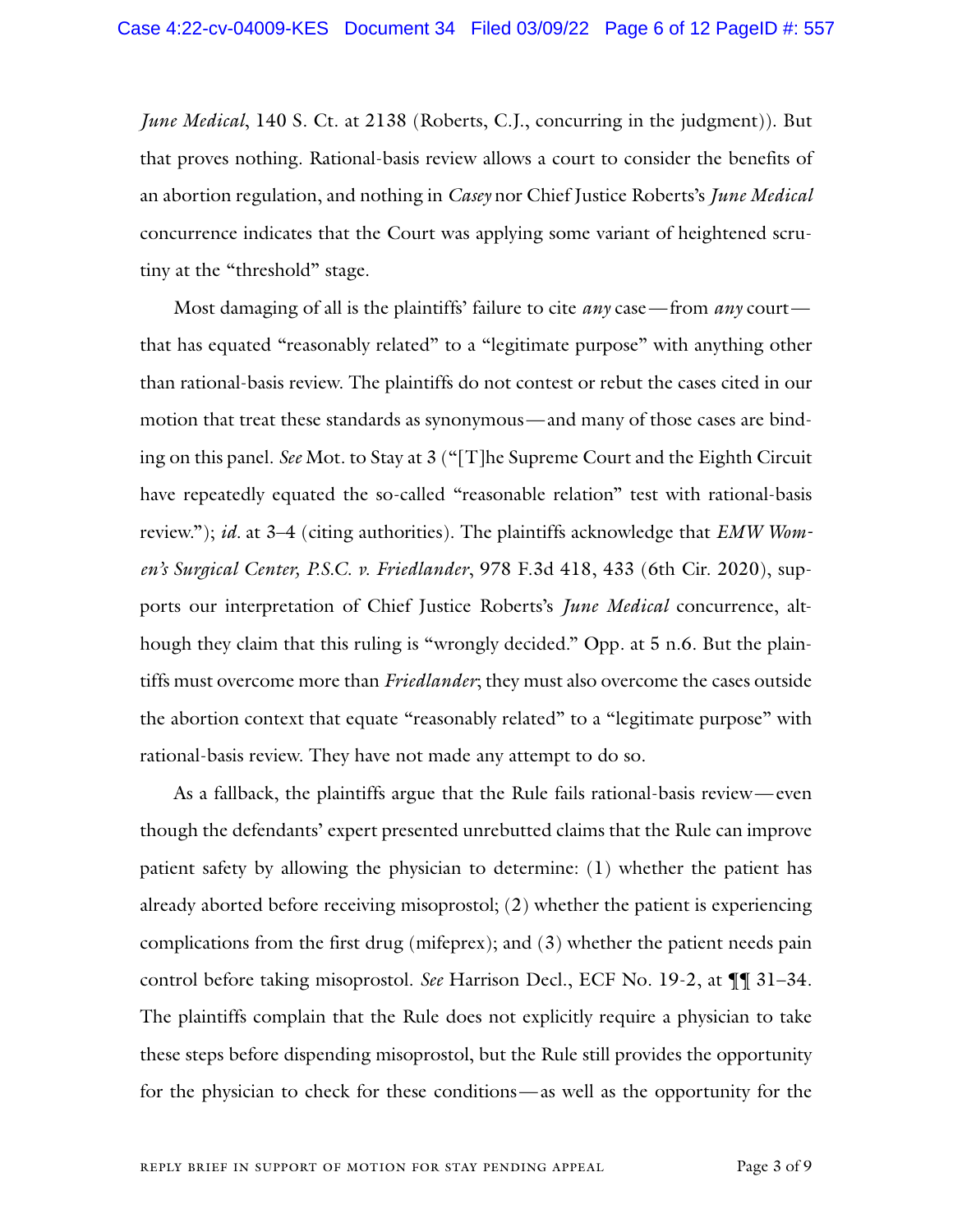patient to report or discuss them with her doctor before taking the misoprostol. That is more than enough to establish a rational relation between the rule and patient safety. *See Box v. Planned Parenthood of Indiana & Kentucky, Inc.*, 139 S. Ct. 1780, 1782 (2019) (abortion regulations need not be "perfectly tailored" to survive rational-basis review). The plaintiffs note that rational-basis review is "not 'toothless,'"2 but is highly deferential—indeed, it is the most deferential standard of review known to law. *See Trump v. Hawaii*, 138 S. Ct. 2392, 2420 (2018) ("[T]he Court hardly ever strikes down a policy as illegitimate under rational basis scrutiny."); *Steffan v. Perry*, 41 F.3d 677, 685 (D.C. Cir. 1994) ("It is hard to imagine a more deferential standard than rational basis").

## **II. The Rule Does Not Impose A Substantial Obstacle On A Large Fraction Of Abortion Patients**

The plaintiffs insisted that this Court issue a facial preliminary injunction, which enjoins the defendants from enforcing the Rule in any situation. In doing so, they undertook a heavy burden, as "facial challenges are disfavored"3 —even in abortion litigation. Under the somewhat more favorable rules that govern facial challenges in abortion cases, a plaintiff must prove that the challenged restriction will impose a substantial obstacle on a "large fraction" of patients for whom the restriction is relevant. *See Planned Parenthood of Arkansas & Eastern Oklahoma v. Jegley*, 864 F.3d 953, 958–59 (8th Cir. 2017). Absent such evidence, a plaintiff challenging an abortion restriction is limited to as-applied relief. Yet the plaintiffs put this Court to an allor-nothing choice, as they demanded a categorical preliminary injunction rather than one tailored to the categories of patients who would encounter "undue burdens" on account of the Rule. *See* Pls.' Br. in Support of Mot. for TRO and PI, ECF No. 4.

<sup>2.</sup> Opp. at 13 (citation omitted).

<sup>3.</sup> *Washington State Grange v. Washington State Republican Party*, 552 U.S. 442, 450 (2008).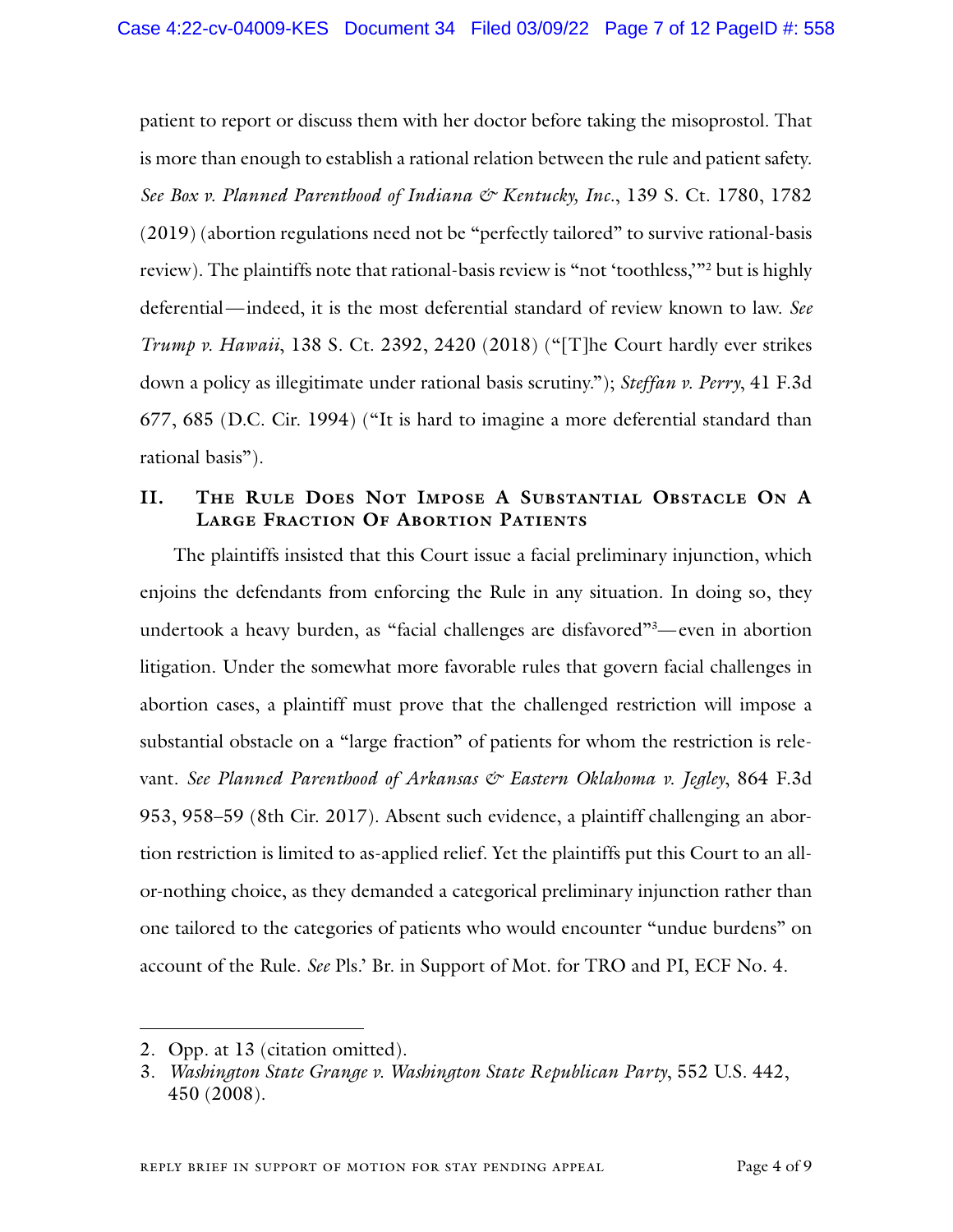The plaintiffs do not contest the defendants' claim that the relevant denominator for the "large fraction" inquiry includes *all* abortion patients in South Dakota. Nor could the plaintiffs contest this claim, as they insisted throughout this litigation that the Rule will affect *every* abortion patient in South Dakota—including those seeking surgical abortions—by reducing appointments and increasing wait times. *See* Pls.' Br. in Support of Mot. for TRO and PI, ECF No. 4, at 16–17. So the Rule is "relevant" to every abortion patient in South Dakota, and the denominator for the large-fraction analysis includes every abortion patient in the state.

The plaintiffs insist that 100% of patients seeking drug-induced abortions which amounts to 40% of all abortion patients in South Dakota—will encounter a "substantial obstacle" from the Rule because (according to the plaintiffs) the Rule will make it infeasible for providers to continue offering drug-induced abortions, leaving surgical abortion as the only option. But the mere inability to obtain one's preferred *method* of abortion does not constitute a "substantial obstacle," and the plaintiffs cite no authority to support their claim that a "substantial obstacle" is imposed whenever an abortion patient is denied her first-choice method of pregnancy termination. Drug-induced abortions were not even legal in the United States until the FDA approved the drugs in 2000, and no court ever held that a "substantial obstacle" or "undue burden" was imposed during that time when every abortion patient in America was denied access to drugs that were freely available in Europe. *Casey* prohibits states from imposing "a substantial obstacle to a woman's choice *to terminate her pregnancy*." *Casey*, 505 U.S. at 874 (emphasis added). It does not prohibit obstacles to a woman's choice of the *method* by which she terminates her pregnancy. Many patients who prefer drug-induced abortion are still willing to undergo a surgical abortion or are largely indifferent between the options. The Rule does not impose a "substantial obstacle" on these patients. And the plaintiffs presented no data or estimates of the number of patients who would encounter "substantial obstacles" to obtaining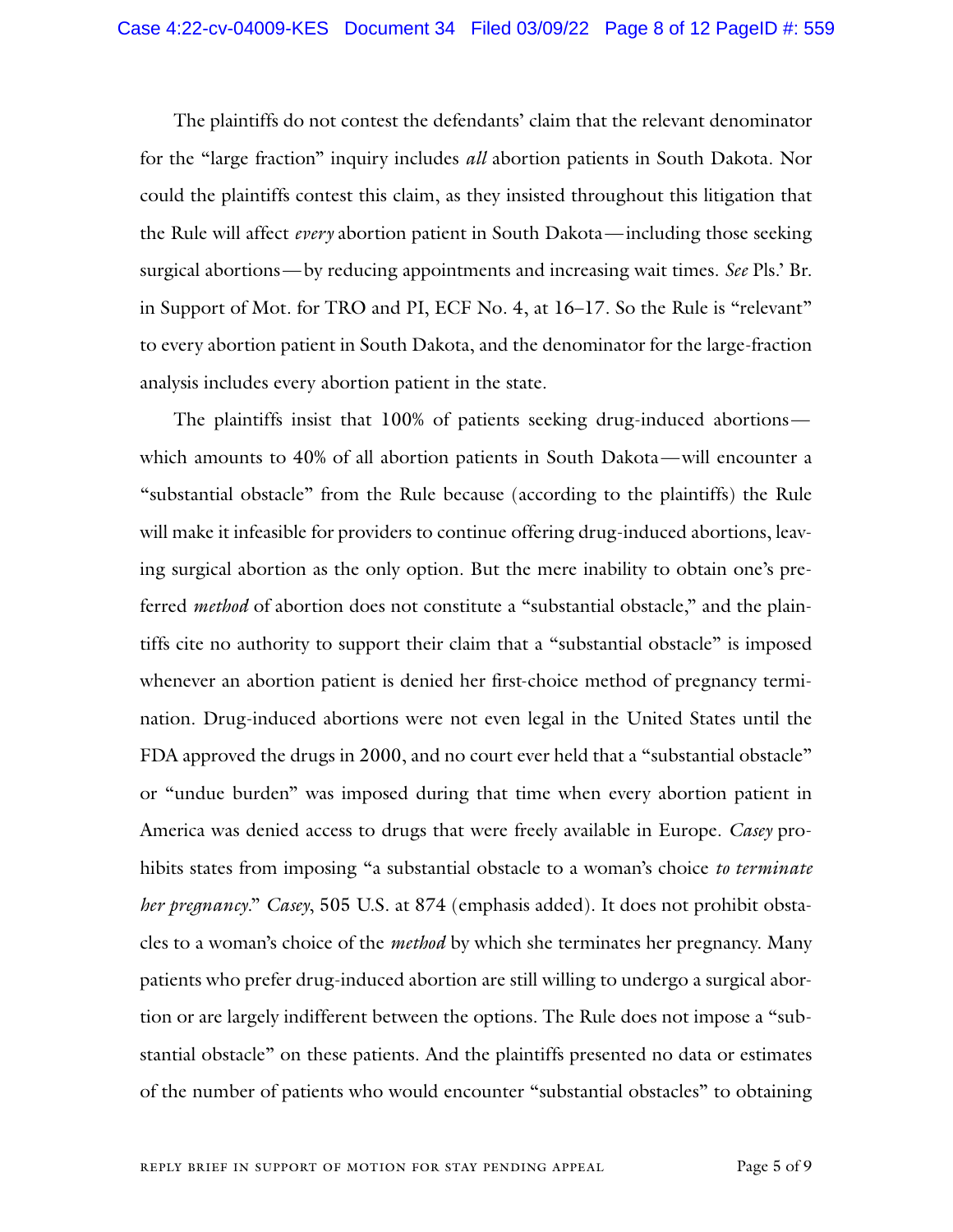an abortion if only surgical abortion were available. *See* Mot. for Stay at 9–10. So they have failed to show that a "large fraction" of patients will be unduly burdened by the Rule.

The plaintiffs make vague assertions that the rule will reduce the total number of abortions that providers can offer. *See* Opp. at 9. But the plaintiffs do not provide an estimate of the number of surgical abortions that they can perform, nor do they explain how this will be insufficient to meet the statewide demand for abortion. There were only 125 *total* abortions performed in South Dakota in 2020 (the most recent year for which data are available), and abortion rates have been dropping steadily for the last three decades. *See* South Dakota 2020 Report of Induced Abortions at 1 ("There were 125 abortions performed in South Dakota in 2020.") (ECF No. 19-1); *see also* Pam Belluck, *America's Abortion Rate Has Dropped to Its Lowest Ever*, New York Times (Sept. 18, 2019), available at https://nyti.ms/33WQhFT. The plaintiffs do not even assert—let alone prove—that they are incapable of performing 125 surgical abortions per year in South Dakota. Claiming that the rule will reduce "available appointments" by 30% proves nothing,<sup>4</sup> because the plaintiffs refuse to tell us *how many* appointments will be available for surgical abortions once the rule takes effect, and they do not show how they would be incapable of accommodating what is already a very low statewide demand for abortion. Nor do the plaintiffs claim that they are maxing out their current "available appointments." It could very well be that some of these "available appointments" are going unfilled, so that a 30% reduction in "available appointments" will have only a negligible effect on patient wait times.

Most importantly, the plaintiffs have made no attempt to calculate or estimate the *number* of patients who will be unable to obtain surgical abortions (or who face health risks from being forced to delay their abortion) after the Rule takes effect. Merely

<sup>4.</sup> Opp. at 9 ("Plaintiffs would need to reduce appointments by 30%").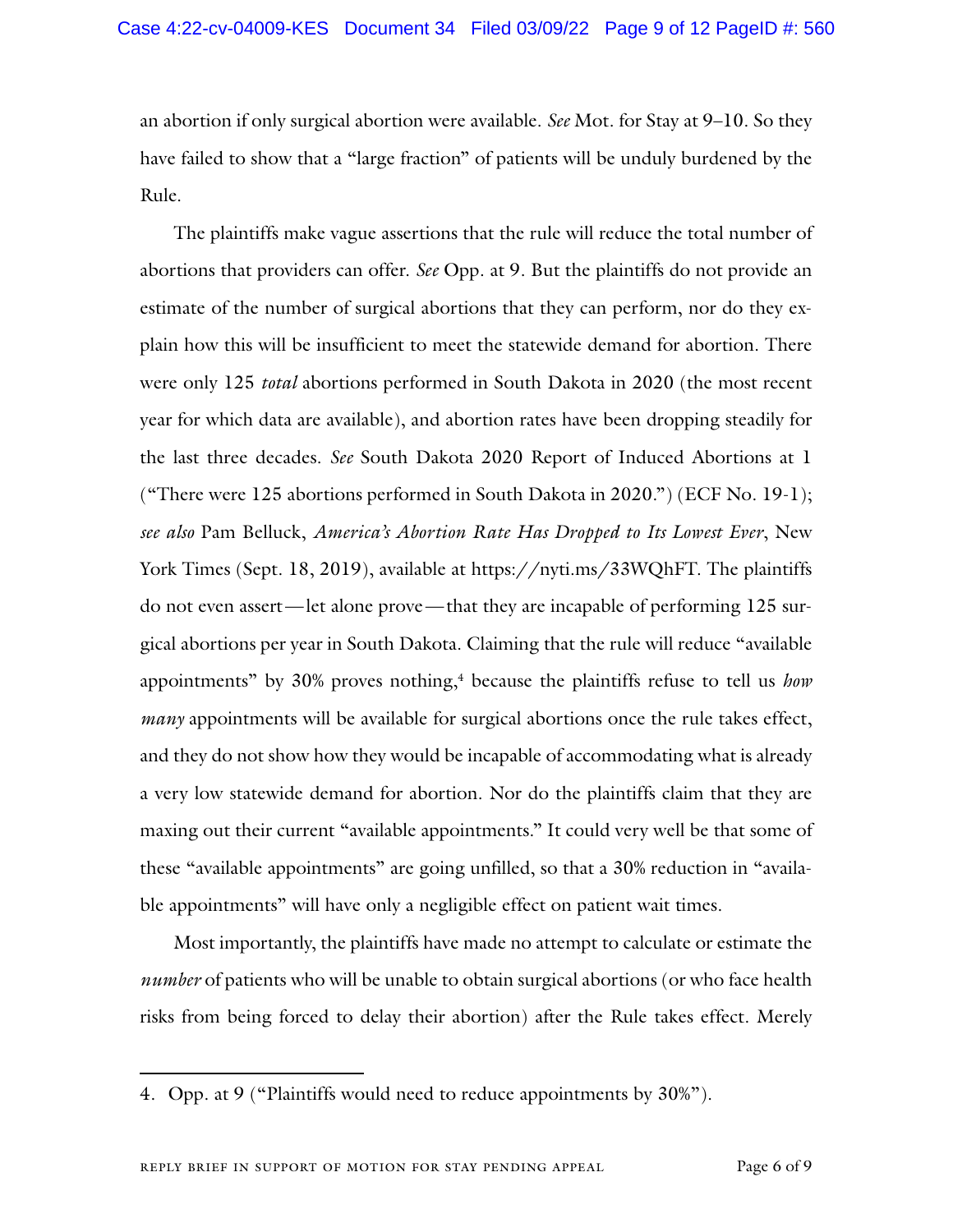being required to wait for an abortion does not impose an undue burden, so long as the wait does not prevent the patient from obtaining an abortion or subject the patient to unacceptable health risks. *See Casey*, 505 U.S. at 881–87 (rejecting facial challenge to 24-hour waiting requirement); *see also id.* at 846 (undue burden is imposed by "a substantial obstacle to the woman's effective *right to elect the procedure*." (emphasis added)); *id.* at 877 ("Regulations . . . are permitted, if they are not a substantial obstacle *to the woman's exercise of the right to choose*." (emphasis added)). So the plaintiffs have not shown that a "large fraction" of abortion patients will be unduly burdened and they have not provided data or evidence that allows the Court to determine whether the "large fraction" test has been satisfied. Musing that the rule would "profoundly impact patients" is insufficient. Opp. at 9. The "large fraction" test requires evidence of the *number* of patients who will be unduly burdened by the rule, and how that number compares to the total number of patients for whom the rule is relevant. *See Jegley*, 864 F.3d at 958–60.

Finally, the plaintiffs claim that the rule will unduly burden abortion patients by requiring them to make an additional trip to obtain misoprostol. *See* Opp. at 10–11. This does not impose an "undue burden" because any patient can avoid the extra trip by opting for surgical abortion. And the plaintiffs have no evidence that the extra trip will deter *any* abortion patient from obtaining an abortion. Traxler's declaration contains nothing but speculation and conjecture. *See* Traxler Decl., ECF No. 5, at ¶ 75 ("I am also concerned that some patients may not be able to make the third trip to get the misoprostol during the medically-appropriate 24-to-48 hour window."). And the plaintiffs' brief does not even attempt to apply the "large fraction" test to their driving-distance claim. Courts have repeatedly rejected facial challenges to waiting periods and ultrasound laws that require abortion patients to make extra trips. *See Casey*, 505 U.S. at 881–87 (rejecting facial challenge to 24-hour waiting requirement); *Planned Parenthood Minnesota, North Dakota, South Dakota v. Rounds*, 530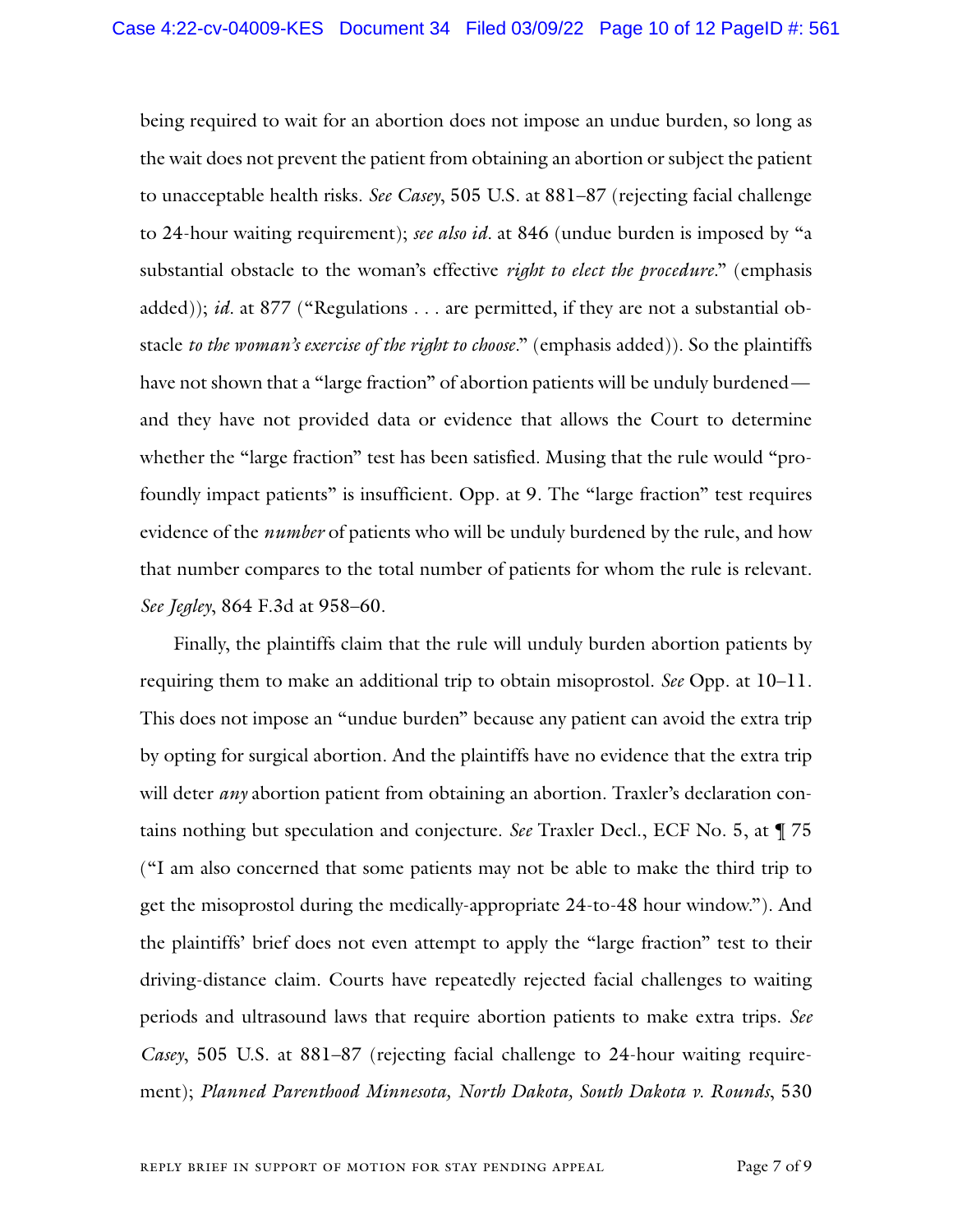F.3d 724, 732–33 (8th Cir. 2008) (en banc) (same). It defies those precedents to claim that a regulation that requires yet another trip to the abortion clinic is facially unconstitutional.

### **III. The Rule Does Not Violate The Equal-Protection Clause**

The plaintiffs' equal-protection is subject to rational-basis review, and it easily satisfies that standard for the reasons provided in Section I, *supra*.

#### **IV. The Remaining Factors Favor A Stay**

The plaintiffs' analysis of the remaining stay factors rests on their conclusion that the Rule is unconstitutional. If the Court rejects that view and finds that the defendants are likely to prevail on appeal, it should stay the preliminary injunction pending appeal.

#### **CONCLUSION**

The motion for stay pending appeal should be granted.

Respectfully submitted.

| JONATHAN F. MITCHELL*          | <b>JASON RAVNSBORG</b>                          |
|--------------------------------|-------------------------------------------------|
| Texas Bar No. 24075463         | Attorney General of South Dakota                |
| Mitchell Law PLLC              |                                                 |
| 111 Congress Avenue, Suite 400 | $\frac{\sqrt{s}}{\sqrt{s}}$ Jeffery J. Tronvold |
| Austin, Texas 78701            | JEFFERY J. TRONVOLD                             |
| $(512) 686 - 3940$ (phone)     | Deputy Attorney General                         |
| $(512)$ 686-3941 (fax)         | 1302 East Highway 14, Suite 1                   |
| jonathan@mitchell.law          | Pierre, South Dakota 57501-8501                 |
|                                | $(605)$ 773-3215 (phone)                        |
| * admitted pro hac vice        | jeffery.tronvold@state.sd.us                    |

Dated: March 9, 2022

*Counsel for Defendants*